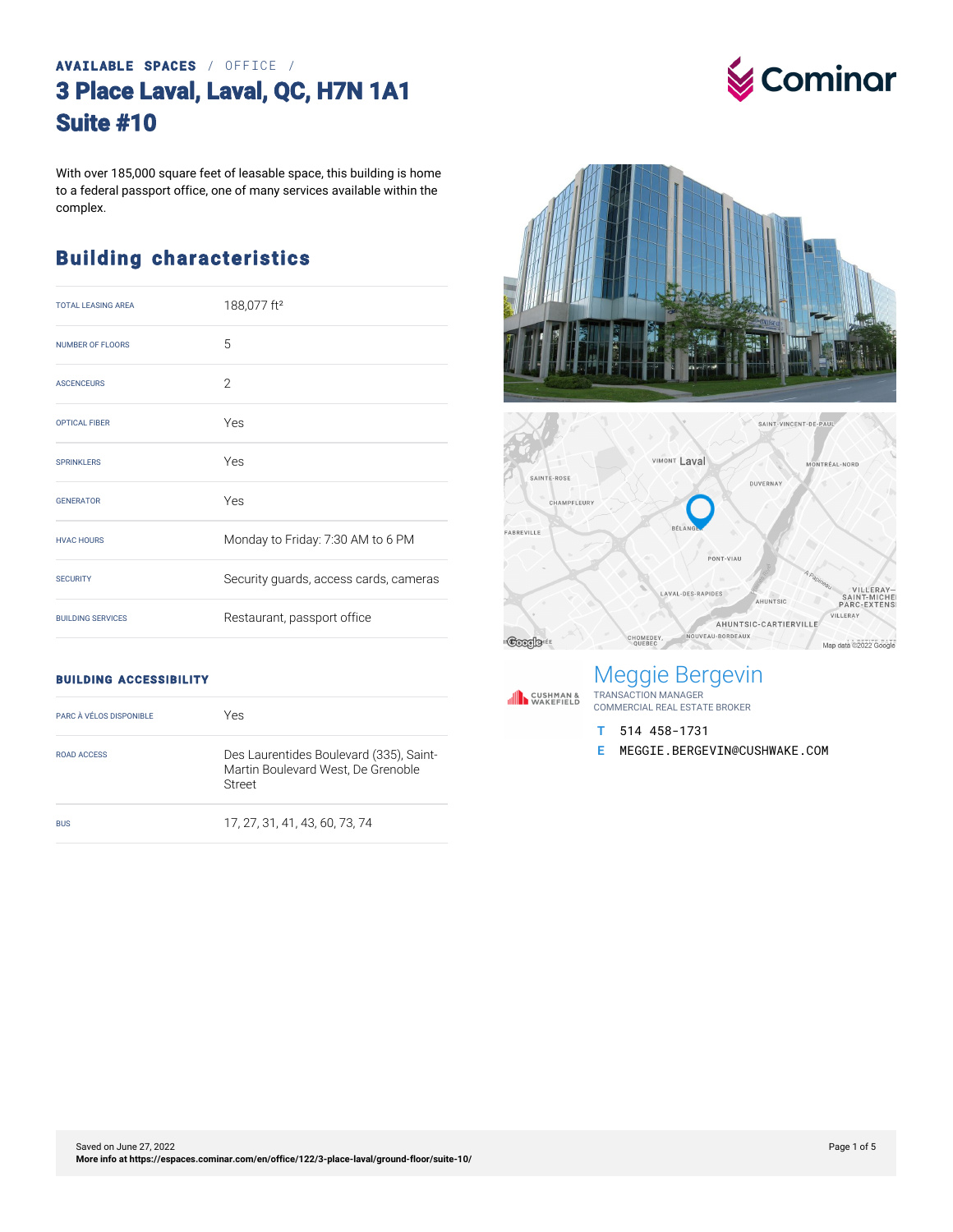### **AVAILABLE SPACES** / OFFICE / **3 Place Laval, Laval, QC, H7N 1A1 Suite #10**



#### **Space characteristics**

| <b>AVAILABLE LEASING AREA</b> | 11,575 ft <sup>2</sup>    |
|-------------------------------|---------------------------|
| <b>AVAILABILITY</b>           | Immediate                 |
| <b>FLOOR AREA</b>             | 35,000 ft <sup>2</sup>    |
| <b>ADDITIONNAL RENT</b>       | \$11.16 / ft <sup>2</sup> |
| <b>FNFRGY</b>                 | Included                  |
| <b>COMMENTS / NOTES</b>       | Base building             |







### Meggie Bergevin



**IN CUSHMAN &**<br>
WAKEFIELD

- **T** 514 458-1731
- **E** MEGGIE.BERGEVIN@CUSHWAKE.COM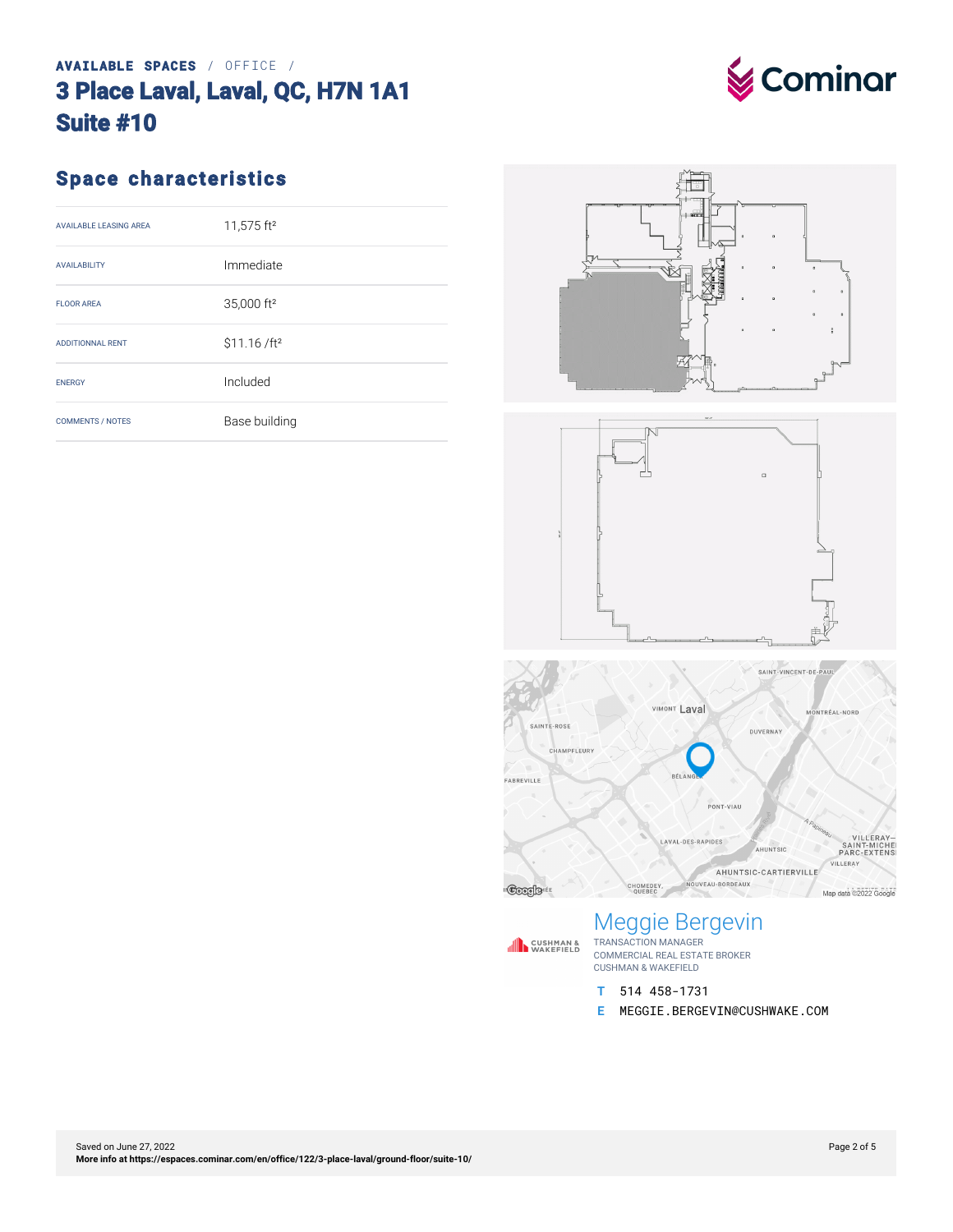# **3 Place Laval, Laval, QC, H7N 1A1 Suite #10**



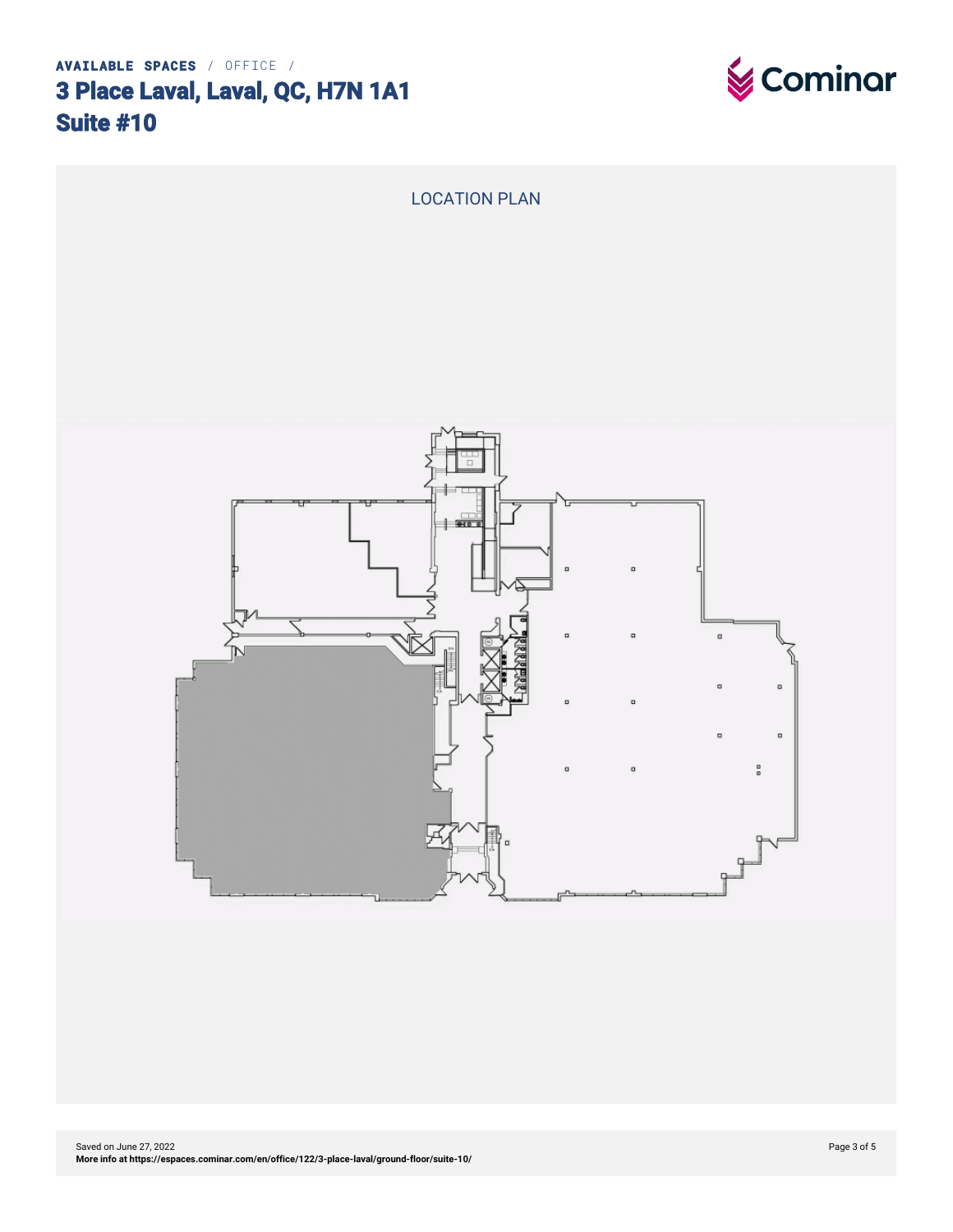## **3 Place Laval, Laval, QC, H7N 1A1 Suite #10**